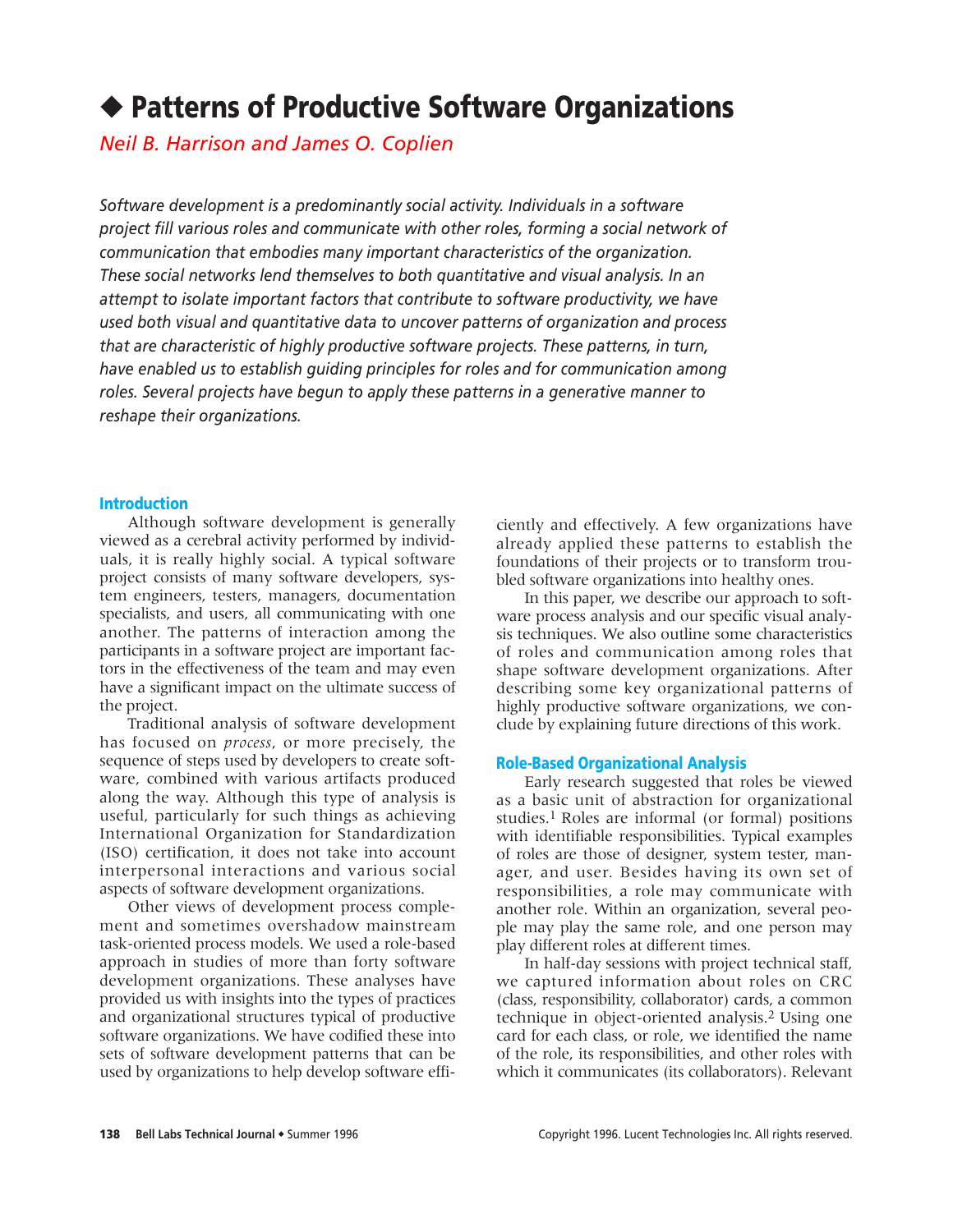roles were first identified using a group brainstorming process, after which the list of candidate roles was evaluated and refined. Cards representing specific roles were given to the individuals who normally performed those roles. The participants then acted out the process being studied. As a role became active, the person playing it explained the relevant tasks, or *responsibilities*, and identified dependencies on and communication with other roles, called *collaborations*. The role player also assigned a relative strength to each collaboration. All this information was recorded on the cards.

We have used CRC cards to gather data from more than forty organizations, almost all within the software industry. Our initial studies focused on large system development efforts in telecommunications, but we have since expanded our horizons to include projects of all sizes, except those with fewer than five people. We have also studied various applications, including aerospace organizations, medical software development, and consumer software. Most organizations that took part were directly involved in software development, but a small sample of them perform market management or other assorted functions.

#### **Visual Analysis of Projects**

To analyze the data we collected, we used two different techniques: force-based social networks and interaction grids, described in the sections that follow.

#### **Natural Force-Based Social Networks**

We collected the data from the CRC cards in a database and used a tool called Pasteur<sup>1</sup> to display the data. Creating a graphical representation of the cards, Pasteur provides various manipulation and visualization techniques that enable the user to analyze organizations.

Of these techniques, the one we use most frequently is force-based relaxation rendering. The cards, each of which represents a role, are placed on the screen randomly and caused to repel each other. A collaboration is represented as an attracting force between roles, based on the strength of the collaboration. Roles with collaborations move toward each other and away from those with which they have no collaborations. Eventually, they reach a stable state in which the roles with a strong affinity for each other are grouped together. Roles that exhibit collaborations with many others end up nearest the center. These properties give strong visual cues about the structure of an organization, making it easy to identify key roles and natural suborganizations.

To indicate the degree of collaboration with other roles, we color code the role cards. Shades of red, from dim to bright, are used to represent a role's relative degree of collaboration. As collaboration increases, roles glow brighter red. The roles may be overlaid with red, yellow, and green lines representing, respectively, strong, medium, or weak communication links with other roles.

In [Figure 1 t](#page-2-0)he software developer, shown at the center of the organization, has strong communication links to many other roles. Immediately to the right of the software developer, a cluster of roles—the system engineer and developers of firmware and hardware—interact closely with each other and with the software developer. This particular project appears to have a multi-role development core.

At the upper right is a cluster of four roles, revolving around the "core team" role. Together, these form a project management subgroup. On the far left another subgroup—product support, system test, and the modification request (MR) review board—represents quality assurance functions.

In this organization, the software developer and the customer can communicate only through the core team role. Separating the developer from the customer may prevent the developer from understanding the nuances of the customer's desires, potentially creating rework late in development or causing customer dissatisfaction. For this organization, we might recommend establishing a dialogue between customers and developers.

#### **Interaction Grids**

As an alternative to force-based relaxation rendering, we use interaction grids, a technique inspired by the work of Church and Helfman at Bell Laboratories3 and DePauw et al.4 An *interaction grid* is a square matrix whose columns are the roles that initiate collaborations, and whose rows are the roles that receive the collaborations. The roles in both rows and columns are sorted according to the amount of collaboration, with the busiest roles at the origin. As in the adjacency diagram described earlier, the roles are color coded in red. The squares of the grid, which represent collaborations between roles, vary from dim to bright red, with the brightest indicating the greatest degree of collaboration.

[Figure 2, t](#page-2-0)he interaction grid for the organization shown earlier, is one of the sparser grids we have seen. The most central role, the software developer, receives communication from most other roles, but also initiates communication to most other roles. Clearly, the software developer is the hub of the organization.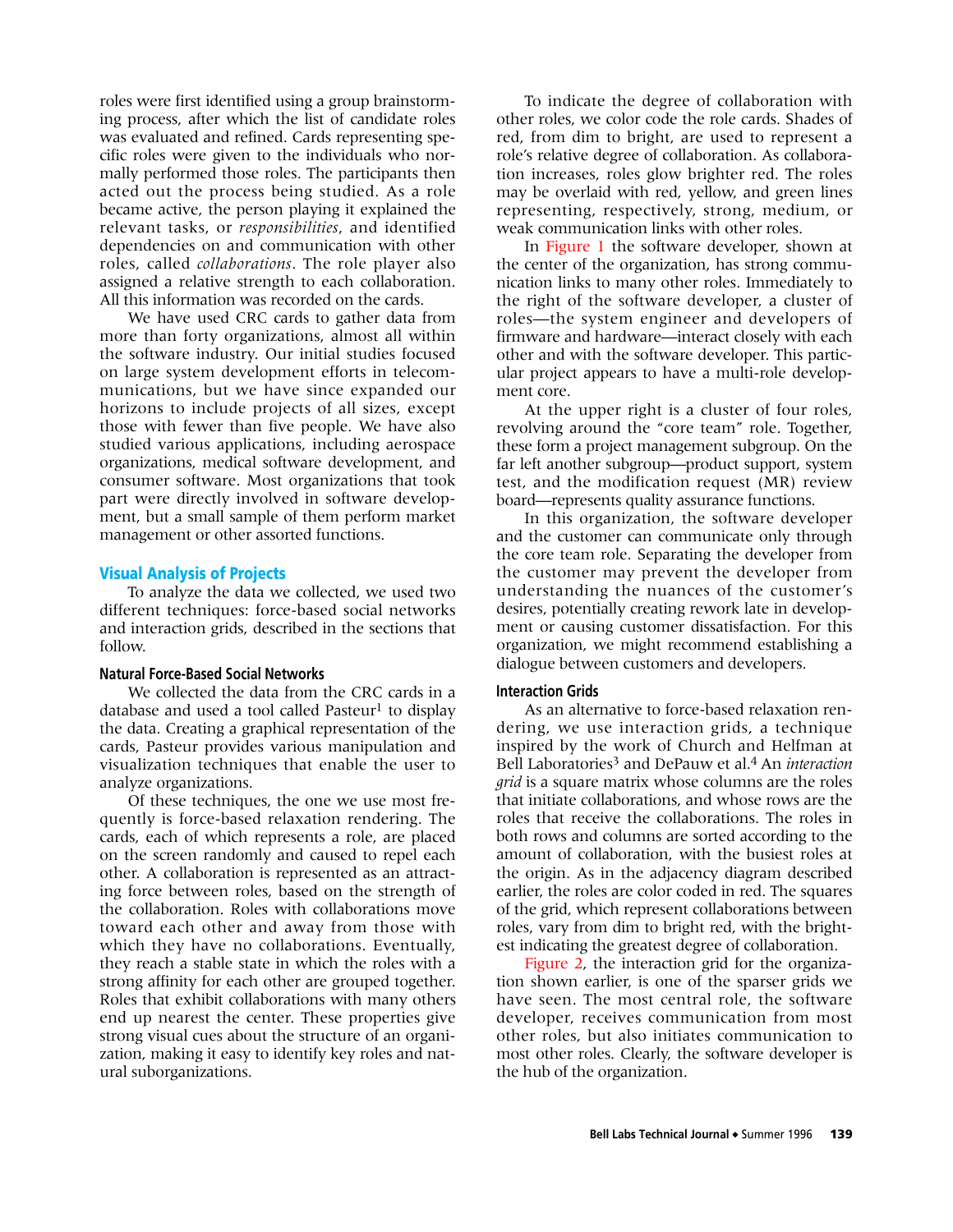<span id="page-2-0"></span>

*Figure 1. Adjacency diagram for a design process.*

The six busiest roles, with the exception of the core team role, have almost complete connectivity among themselves. In this project, these roles formed a small team that worked closely together to design software. Although using small subteams may be very effective, it introduces the danger that peripheral roles may not receive information critical to their jobs.

Visualizations also support further introspection by helping the organization face and understand its problems. The location of key roles in the diagram usually confirms the development team's expectations or helps explain exceptional or problematic behavior. For example, one organization immediately recognized the remote position of the architectural role in its social network diagram as one reason for its lack of product focus. Visualizations not only pinpoint organizational strengths or weaknesses, but also serve as a mirror in which team members can see and understand themselves better.

#### **Analysis of Data**

Besides analyzing individual projects, we examined all data across projects to uncover trends that centered on roles, collaborations, and organization size. Organization size refers to the number of distinct roles in an organization, not to the number of people on any given project. In some cases,



*Figure 2. An interaction grid for a design process of the organization shown in Figure 1.*

the larger, more mature projects did have a greater number of roles, but there were many exceptions.

For an organization with *n* roles, the number of possible links is

$$
\frac{n(n-1)}{2}.
$$

In any organization, only a portion of the possible collaborations are exercised; everyone does not talk to everyone else. The ratio of the actual collaborations to the possible collaborations is called the *communication saturation*.

As the number of roles increases, it is reasonable to expect the number of communication paths to increase roughly as the square of the number of roles. However, Figur[e 3a s](#page-3-0)hows that the number of communication paths increases as a *linear* function of the number of roles. This linear property is independent of the size of the organization. Adding a role increases the number of collaborations by a constant amount (on average).

As the number of roles increases, the number of possible communication links increases quadratically, but the number of actual links increases linearly. Therefore, the communication saturation decreases in a hyperbolic manner as the number of roles increases. Figure 3b shows a scatter plot of communication saturation as a function of roles.

For organizations with very few roles, satura-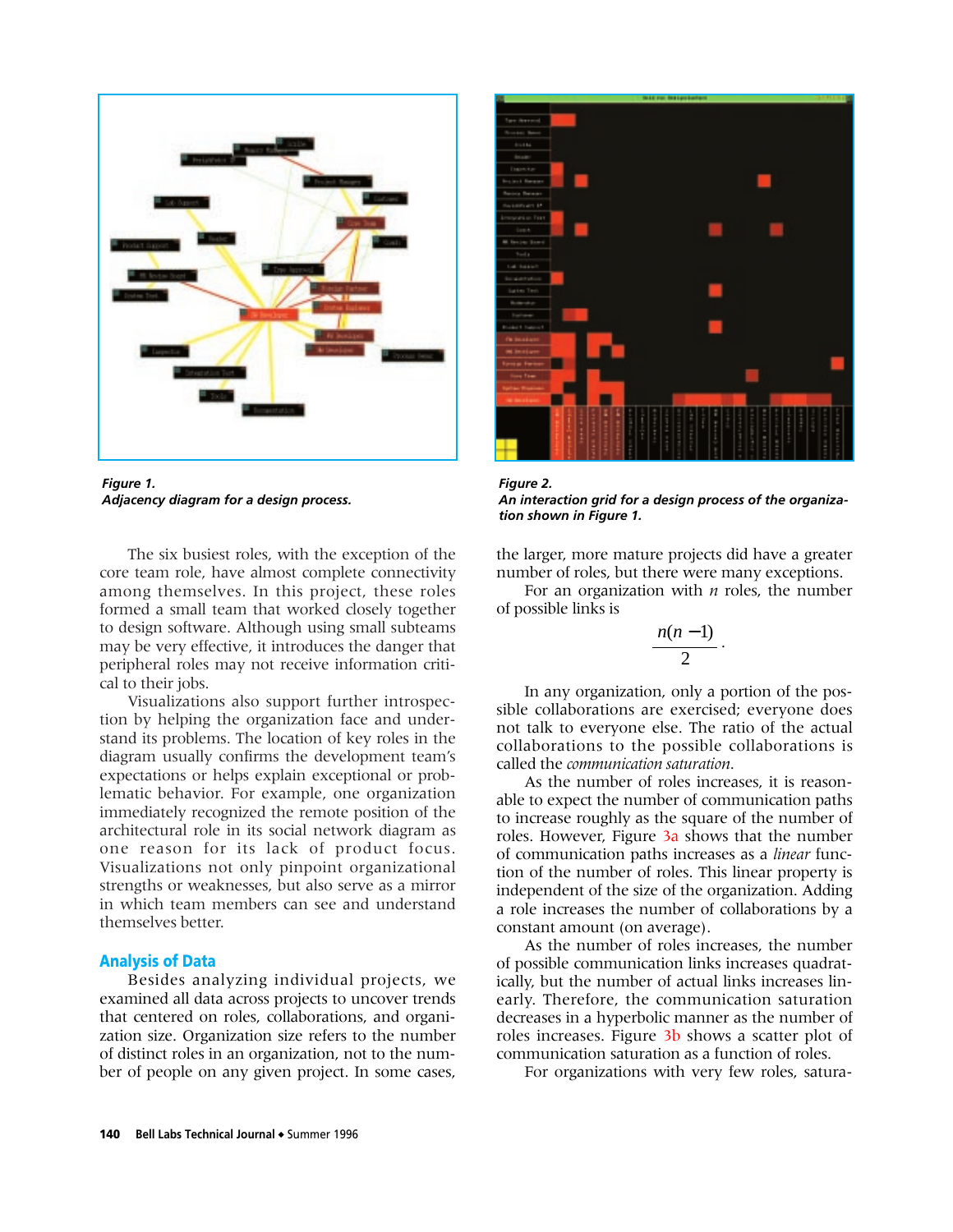<span id="page-3-0"></span>

*Figure 3. (a) Roles and collaborations, with least squares fit. (b) Communication saturation, with line y = 6/x superimposed.*

tion is generally complete; everybody talks to everybody else. However, the communication saturation rate drops very quickly, with the bulk of the organizations studied having saturation rates of ten to thirty percent. For large organizations, the impact of adding a role is proportionally smaller.

What is the impact of low communication saturation? A low saturation rate indicates that roles are not communicating with one another. In many cases, this is appropriate; certain roles may be more or less independent. In fact, larger organizations probably have evolved toward role specialization as a way to handle their complexities. However, such a condition may increase the risk that critical information does not reach the right person, or that the information is not received in a timely manner.

Communication appears to be critical to success; highly productive organizations have high communication saturation. The cost inherent in communication, however, makes it prohibitively expensive for organizations with many roles to achieve high communication saturation. None of the projects with a large number of roles had high communication saturation, and none were highly productive, leading us to conclude that complex organizations would benefit from a reduction in the number of roles they have.

# **Individual Roles and Communication**

It is instructive to examine individual roles within projects. During our studies, we noticed that certain roles were directly involved, and others indirectly involved, in creating a product. Those directly involved are performing *producer roles*, such as a designer, coder, or tester. Those in support roles, on the other hand, somehow support producer roles in their tasks. As we mentioned earlier, the roles at the center, generally the busiest roles, are almost always producer roles. The difference between the amount of their communication and the average role in their organizations is often substantial.

We measure the difference in communication rates within an organization by using the *communication intensity ratio*, the ratio of the busiest role's link count to the average link count of that organization. It measures, in effect, how much the communication is concentrated on a single role. In general, the most productive projects have low communication intensity ratios, meaning that communication is distributed evenly among the roles. A low communication intensity ratio, however, does not guarantee high productivity. We have found that projects with less than stellar productivity may also have low communication intensity ratios.

As an organization becomes more complex, one might expect that communication would be spread more evenly, with the communication burden being shared more or less equally among the roles. However, [Figure 4 s](#page-4-0)hows that as an organi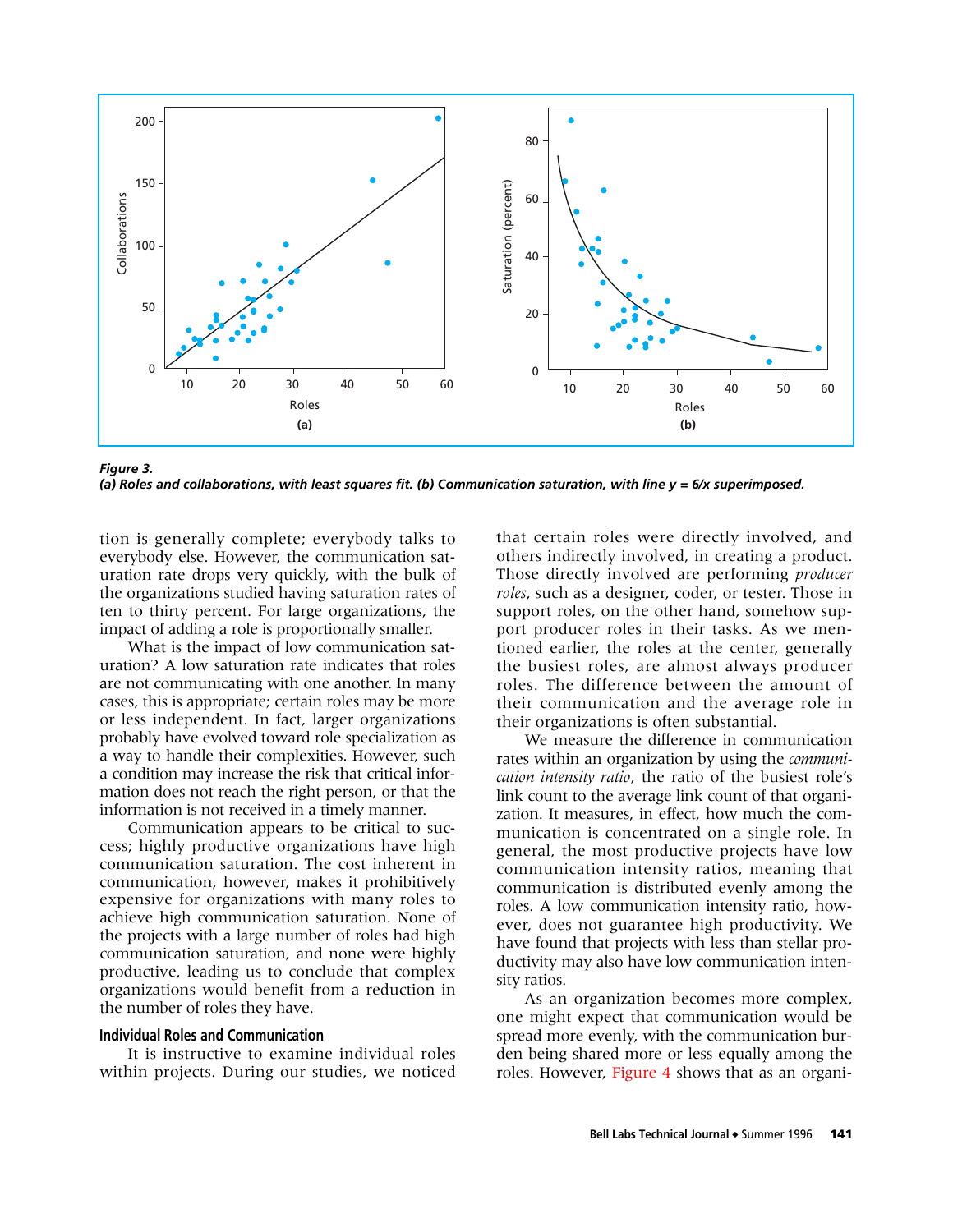<span id="page-4-0"></span>zation grows, the communication intensity ratio increases and the organization becomes more hierarchical, with the busiest role becoming even busier. Extremely busy roles spend much of their time in communication, allowing little time for directly productive activities. Because these roles are almost always producers, high organizational complexity may tend to harm productivity.

### **Characteristics of Highly Successful Projects**

As we collected gross productivity measures from projects, we recognized that current productivity measures, such as lines of code per staff month, are limited in their precision. Therefore, we considered only large differences to be significant. The few projects in which lines of code per staff month were an order of magnitude larger than average were designated as "hyperprogramming" projects. In a few other projects, the development interval from beginning to end was about twice as fast as average. We noted these projects, although they were not necessarily conducted by hyperprogramming teams.

What made these teams especially productive? In analyzing the data, we searched for distinguishing characteristics of organizations that were highly productive. Certain themes recurred among all the projects, and certain others appeared chiefly in successful projects. We have codified these themes into patterns of software development as they relate to organizations and interpersonal interactions,5 and we give a sample of some of the most significant patterns in the sections that follow.

#### **Keep Organization Simple**

Thoreau stated, "Our life is frittered away by detail... . Simplify, simplify." The most productive organizations we studied averaged fewer roles (about 16) than the average for all organizations (about 21). Often, they also had fewer people in the organization, but the projects themselves were not necessarily small. Perhaps fewer roles require fewer people to fill them, or small organizations do not allow themselves the luxury of many roles to fill.

#### **Work Flows Inward**

The roles at the center of a relaxation diagram, the busiest roles, indicate where the focus of the organization is. In healthy organizations, indeed in most organizations we studied, the roles at the center, such as designer or coder, were directly involved in the production of the desired product. Other roles should support these; when they instead become central, the focus of the project



*Figure 4. Communication intensity ratio as a function of roles.*

shifts away from the product itself. This situation is reminiscent of the lament by Philip Howard about the United States government: "How things are done has become far more important than what is done... . Process now has become an end in itself."6

Of course, if developer centeredness is too strong, the developer may be spending more time communicating than developing. Some developers report that they work nights and weekends because it is the only time they can get anything done.

The central role of the developer is necessary, but appears to be insufficient for high productivity. Communication, and by implication, work, must flow toward the central roles. When the central roles are generally consumers, rather than producers of communication, the organization tends to be more productive. Figure 5a illustrates such an inward-directed [organization.5](#page-6-0) The implications are as follows: First, because peripheral roles generally have external connections, they are in a position to convey external needs to the producers. Second, the producers can get the information they need from just a few sources. Therefore, they spend less time getting the information they need and more time producing.

By contrast, Figure 5b shows an outwarddirected organization.<sup>5</sup> In this case, the central roles are creating work for everyone else, rather than decreasing it. Because developers are often not at the center of this type of organization, pro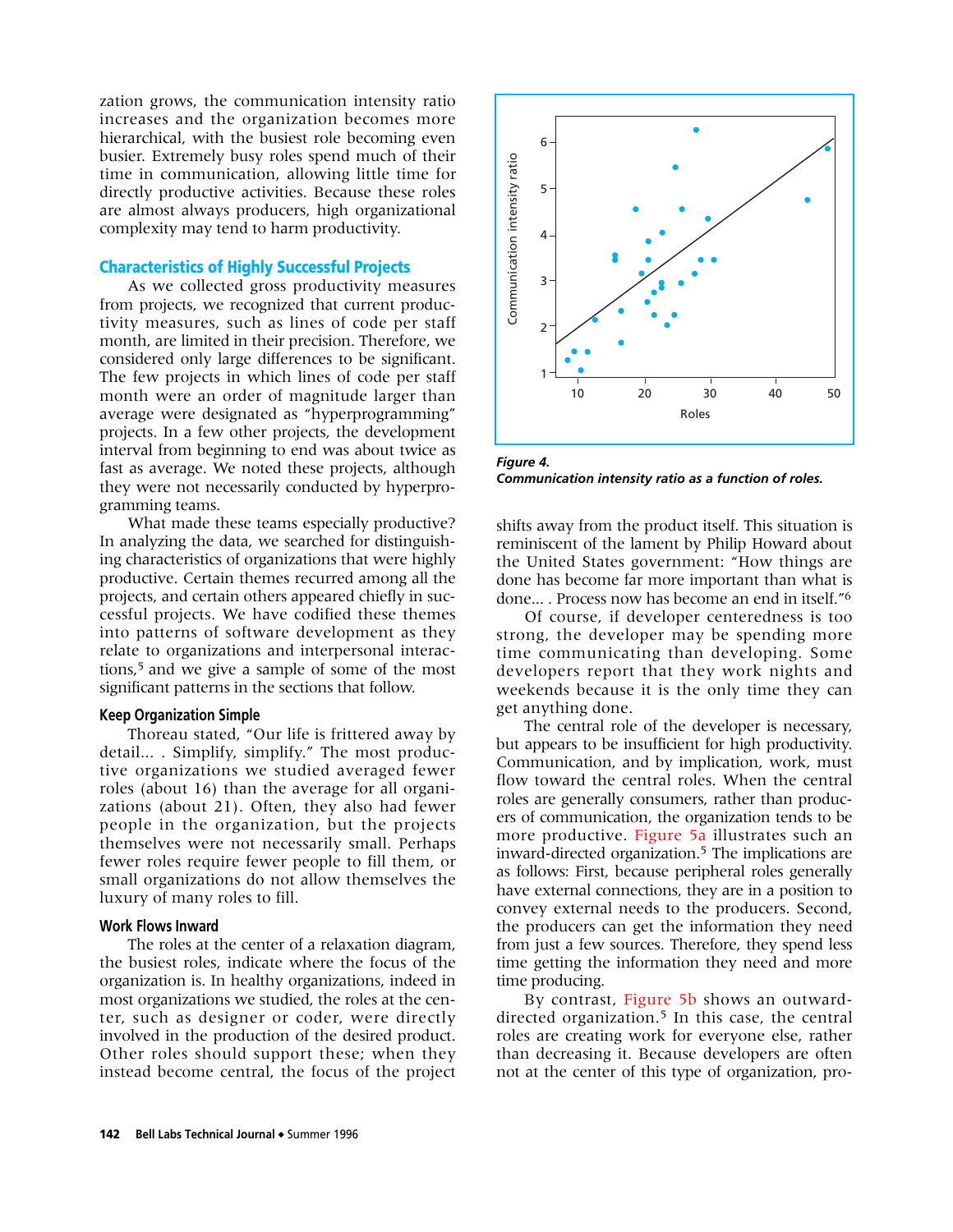ducers may need to talk to many people to get the information they need. This may indicate organizational pathology.

# **Distribute Work Evenly**

Most organizations focus on the developer role. The highly productive organizations we have seen do not allow that focus to become extreme; instead, they spread communication around (which implies an even balance of work as well).

The Quattro Pro\* for Windows\* project at Borland International7 was one of the most productive projects we have ever seen, with code production rates on the order of one thousand lines per person per week over the life of the project. [Figure 6 sh](#page-6-0)ows the adjacency diagram and interaction grid for this project.<sup>5</sup> Both diagrams demonstrate the even distribution of communication among the roles. The communication intensity ratio is very low, indicating that the most central role does not shoulder a disproportionate amount of the communication burden.

#### **Iterate, Iterate!**

In nearly every organization we studied, the activities of software design and coding were inseparably intertwined. In fact, many organizations declined to separate the two roles, instead identifying a single role, "developer." For these organizations, the traditional waterfall model of software development exists only on paper. A number of particularly successful projects included tight prototyping loops of features such as user interfaces. In one project, a team of system engineer, software designer, and tester worked on the user interface portion of the product, iterating as often as three times a week. Successful iteration requires close coupling with customers or customer surrogates who can provide evaluation and feedback.

We found very few cases in which design and code are well-separated activities. The exceptions are in mature developments where the domain is well understood and defined, and instantiation of code from a design specification is largely automatic.

#### **Compensate Success**

Projects that are highly successful almost always provide meaningful rewards for their successful completion. Those with the highest productivity also tended to have a very lucrative reward structure. Celebrations can also be effective reward mechanisms. This is fully described in Coplien.5

We have seen some evidence of potential pitfalls in reward structures. If the proffered reward is not perceived as appropriate or desirable, it will not motivate. Rewards can also be cheapened if they are given when success is not achieved. In addition, if a reward is offered for the achievement of an apparently unachievable goal, such as an unreasonable schedule, the effect may tend to discourage rather than motivate.

### **Synthesis: What We Learned**

Our studies have produced a large volume of patterns, many more than we can describe here. Other work<sup>5</sup> gives a complete list of the patterns we have discovered to date.

While studying organizations, we have been struck with the common sense nature of nearly every pattern we uncovered. It is perplexing, then, that organizations rarely follow all the patterns, and that they experience some difficulty in adopting them. An organization's practices are an integral part of its culture—how an organization does things is defined, in part, by who and what it is, and to change how it operates is to change its identity. For this reason alone, the participatory introspection phase of our CRC card exercise is critical; it helps participants reach a clearer understanding of who they are and what they want to become.

In some cases our organizational analyses and patterns have precipitated significant changes in the organizations we studied. An important sign of acceptance for our process was having participants adopt the vocabulary of the patterns in their everyday speech. In one case, managers began talking about becoming a "developer-centric organization." It appears that broad adoption of changes starts to occur when people begin to assimilate the patterns into their standard vocabulary.

# **Future Directions**

The research into the nature of software development teams presented in this paper represents only a small part of an extensive effort that has spanned several years. Although we have learned much, this work is far from finished. We hope to analyze more projects to continue verifying our insights and patterns.

Beyond studying organizations, we hope to have more opportunities to apply these patterns to both new and existing organizations. Organizations that have used these patterns report encouraging results; we would like more data.

Our conclusions about the characteristics of highly productive organizations are still somewhat preliminary. Although we have not been able, nor may we ever be able, to quantify the benefit of applying individual organizational patterns to other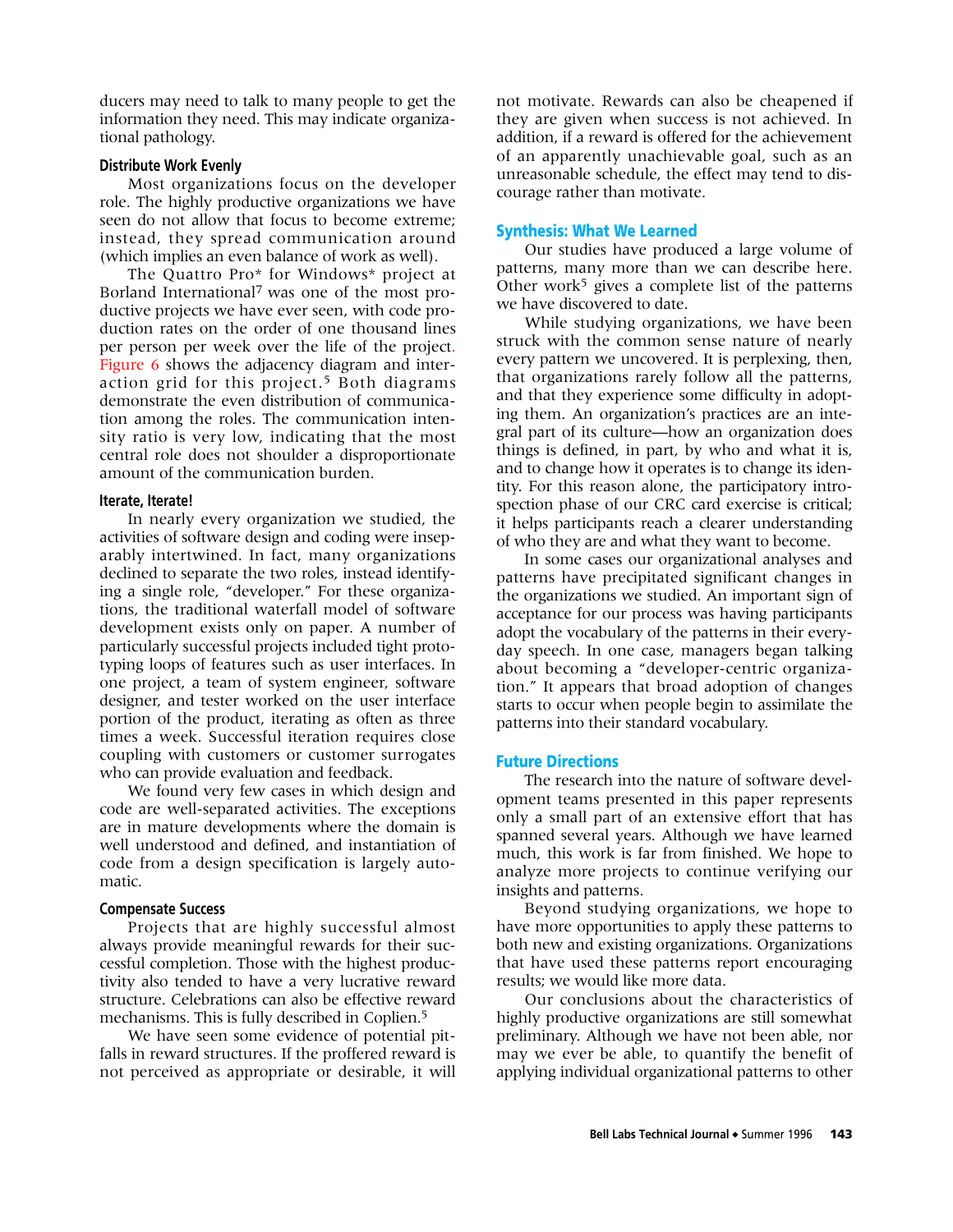<span id="page-6-0"></span>

*Figure 5.*

*Work flows inward. (a) Because peripheral roles generally have external connections, they can quickly convey external needs to the producers. (b) In an outward-directed organization, the central roles create work for everyone else.*



*Figure 6. Borland's Quattro Pro for Windows (a) adjacency diagram and (b) interaction grid.*